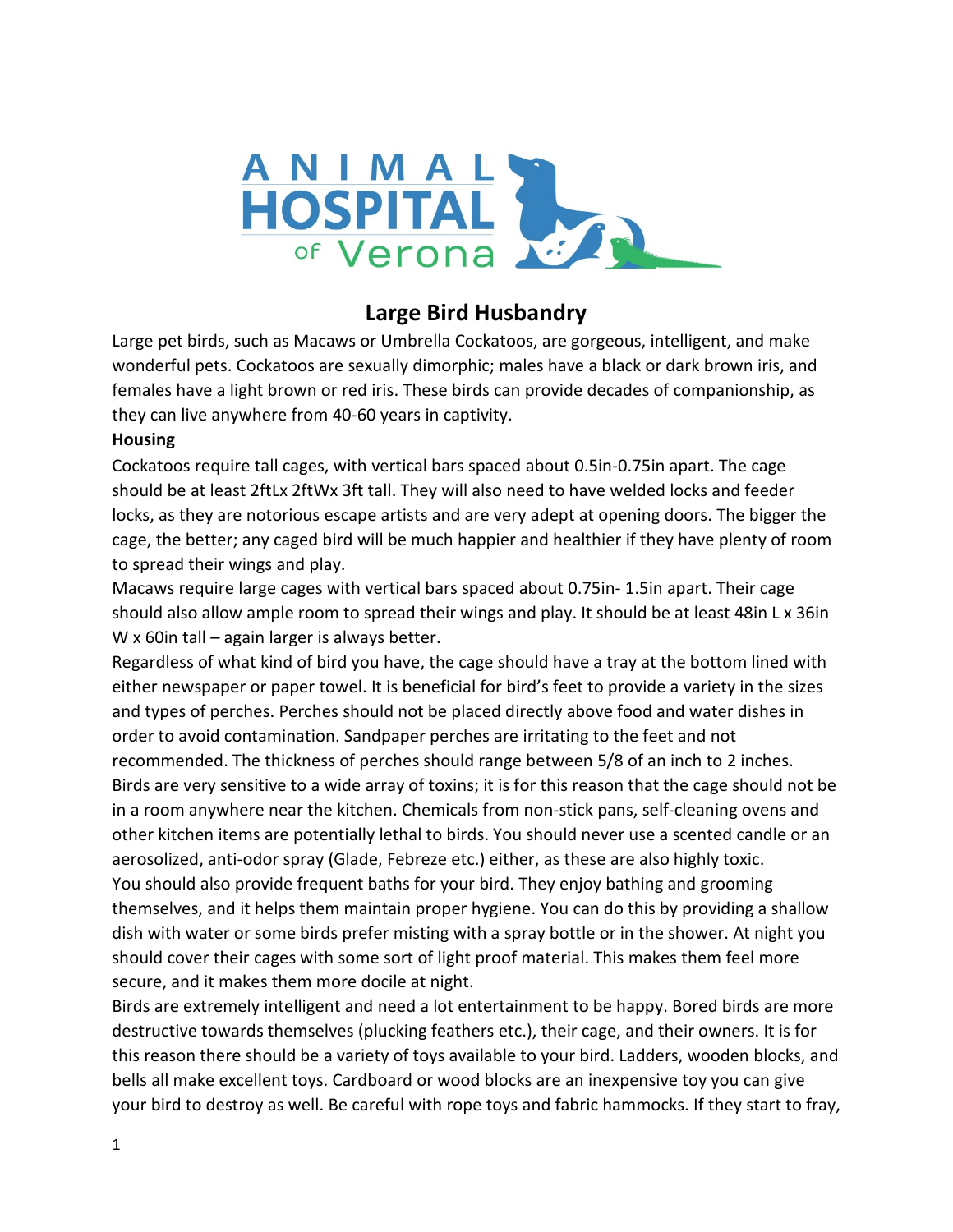they should be removed as soon as possible because your bird can become ensnared and injured loose strings. Toys should be rotated every 3-7 days to prevent your bird from becoming bored with them.

Birds will have a much higher quality of life if they have a large amount of interaction with their owners every day. Before taking them out of their cage for any reason, be sure to make sure the room is safe: unplug any electronic devices so that they don't get electrocuted if they were to chew on a cord; close the drapes or blinds on all the windows so they are not tempted to fly into them; and shut off all fans, especially ceiling fans. Birds can be injured from dogs or cats, so they should not interact with or should be very closely monitored when near any dogs or cats while they are outside the cage. Providing an area with a perch for your bird will provide a sense of security while it is outside the cage. Birds should always be closely supervised when outside of their cage.

### **Feeding**

Your bird's diet should ideally consist of 80% pelleted food, 15% fruits and vegetables, and 5% treats. Some vegetables that are safe to give your bird include: radishes, turnips, mustard and dandelion greens, kale, cooked sweet potato, parsley, peas, green beans, peppers, cauliflower, broccoli, collard greens, corn and cucumbers. Acceptable fruits include apples, berries, kiwis, mangos, cantaloupe, honeydew, bananas, pears, and grapefruit. Any seeds or pits should be removed before giving fruit or veggies to your bird. Seeds and nuts are very high in fat and if given in excess can cause health issues, so they should only be given occasionally as treats. However, some macaws need a higher fat diet than other birds. You should consult with your veterinarian with any questions regarding your pet's diet. Fresh water should be offered daily. Some tips for switching your bird to a pelleted diet:

- Offer only pellets for a portion of the day. Birds can be picky and may refuse new food options when first offered. By allowing your bird to try only the pellets for a portion of the day, allows your bird time to adjust while still making sure they are eating what they are used to.
- Wet the pellets down. Sometimes making the pellets into a sort of damp mush, may make it more appealing for your bird to try initially. Eventually you can transition into completely dry.
- Offer in a smoothie. You can blend the pellets into a mixture of veggies and fruits to mask the pellets. Sometimes if you were to try your own version of the smoothie (without the pellets) at the same time, it may make your bird more willing to try this new food.

Brands of pellets we recommend:

- Mazuri
- Zupreem
- Lafeber
- Roudybush
- Harrison's